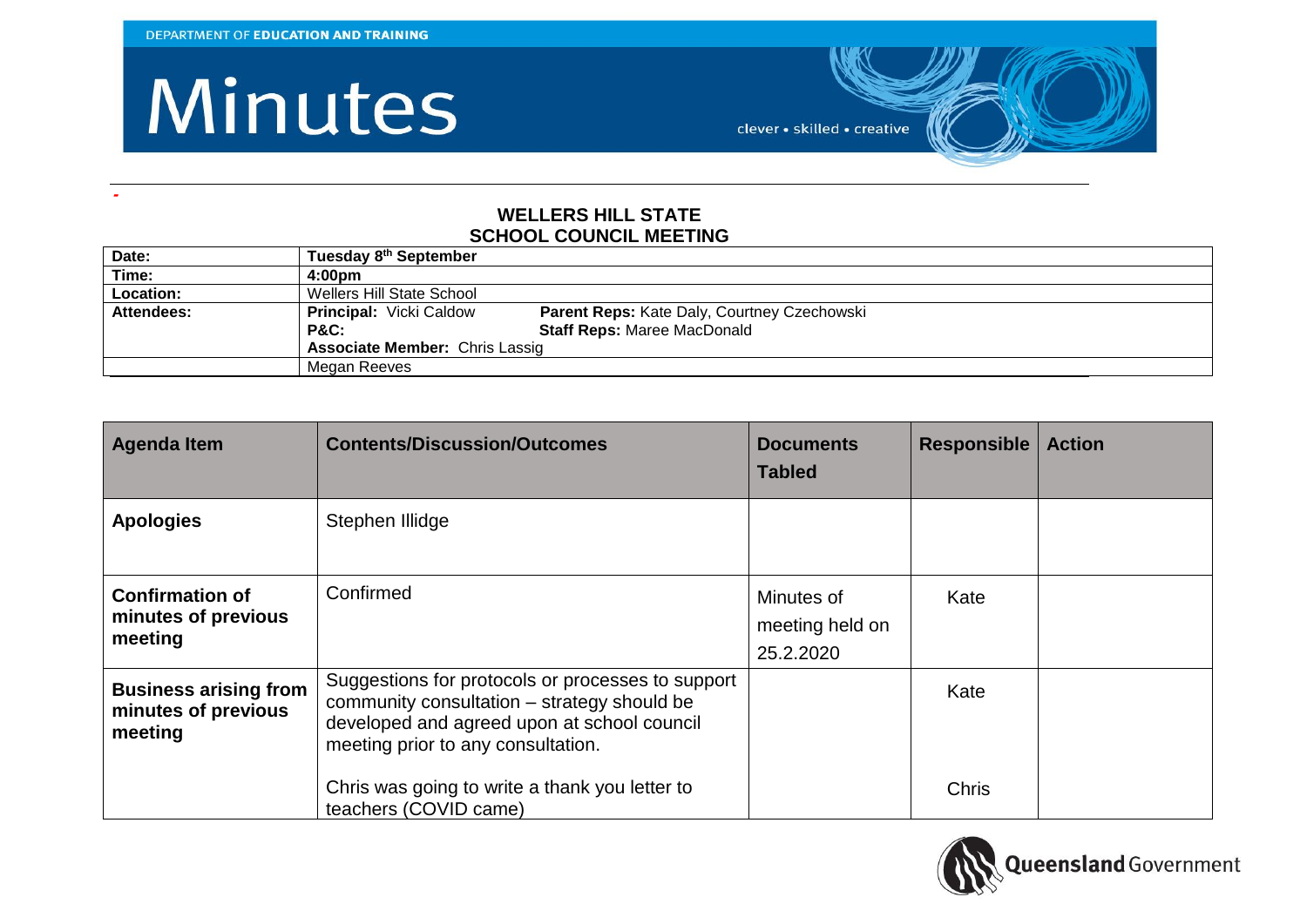| Correspondence               | <b>Reply from Minister</b> |  | another<br>Write |
|------------------------------|----------------------------|--|------------------|
|                              |                            |  |                  |
|                              |                            |  | letter to David  |
|                              |                            |  | Timms to ask     |
|                              |                            |  | about<br>the     |
|                              |                            |  | that<br>support  |
|                              |                            |  | the<br>state     |
|                              |                            |  | government       |
|                              |                            |  | states that they |
|                              |                            |  | provide support  |
|                              |                            |  | to schools with  |
|                              |                            |  | immersion        |
|                              |                            |  | programs<br>—    |
|                              |                            |  | what does that   |
|                              |                            |  | look<br>support  |
|                              |                            |  | like? (find out  |
|                              |                            |  | document<br>the  |
|                              |                            |  | where this is    |
|                              |                            |  | stated $-$ smart |
|                              |                            |  | schools?)        |
|                              |                            |  | Advancing        |
|                              |                            |  | education        |
|                              |                            |  | action plan      |
| <b>Business arising from</b> |                            |  |                  |

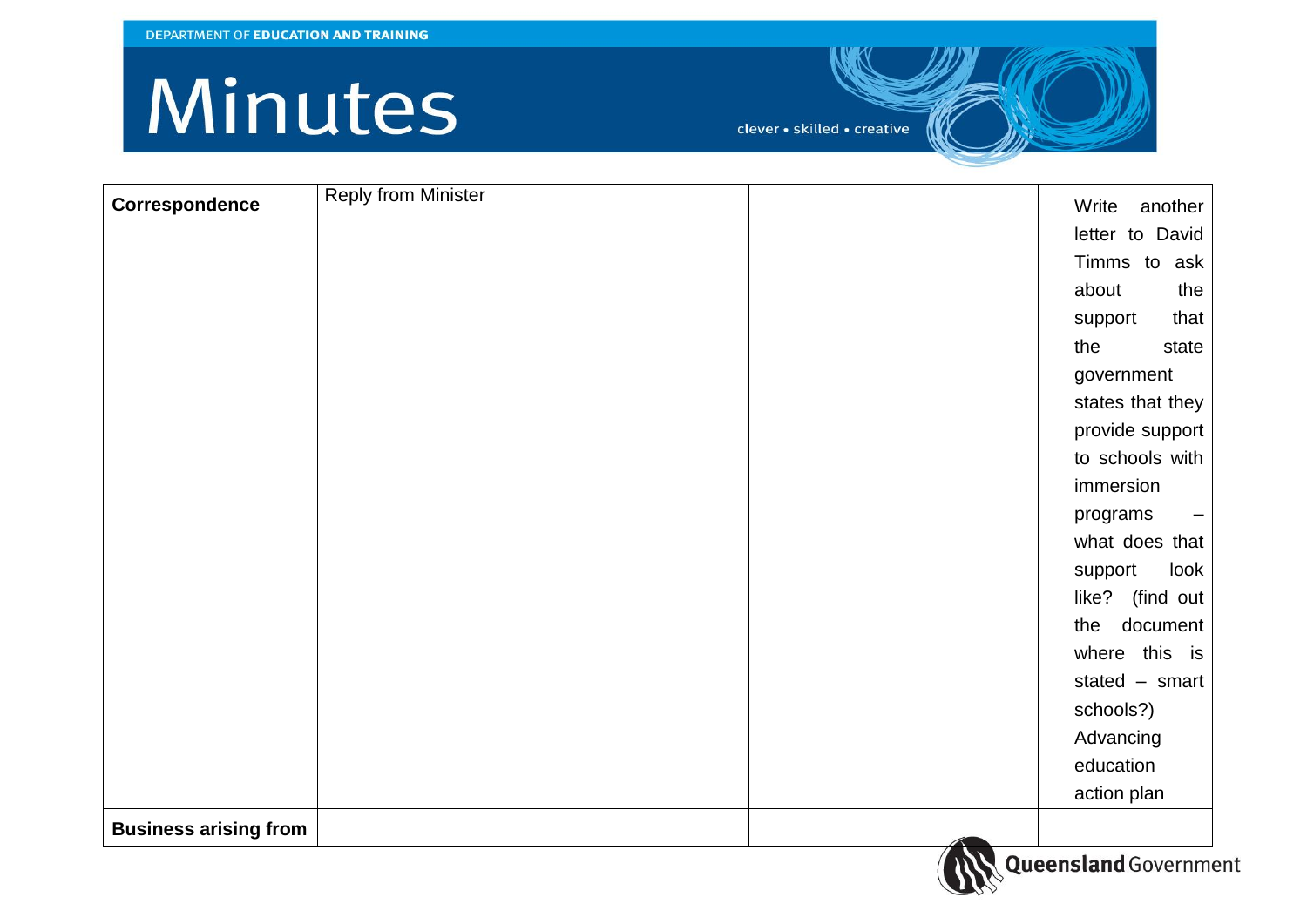| the correspondence       |                                                                                                                                                                                                                                                                                                                                                                                                                                                                                                                                                                                                              |       |                                                                                                                                                            |
|--------------------------|--------------------------------------------------------------------------------------------------------------------------------------------------------------------------------------------------------------------------------------------------------------------------------------------------------------------------------------------------------------------------------------------------------------------------------------------------------------------------------------------------------------------------------------------------------------------------------------------------------------|-------|------------------------------------------------------------------------------------------------------------------------------------------------------------|
| <b>Reports</b>           |                                                                                                                                                                                                                                                                                                                                                                                                                                                                                                                                                                                                              |       |                                                                                                                                                            |
| <b>Motions on notice</b> |                                                                                                                                                                                                                                                                                                                                                                                                                                                                                                                                                                                                              |       |                                                                                                                                                            |
| <b>General business</b>  | Transitioning Preps complying with Covid<br>restrictions<br>91 enrolmens for 2021 (only in catchment)<br>Prep students have made videos to show what<br>prep is like eg drop off; tour of school<br>Prospective parents receive newsletters and<br>videos; each child receives a transition social<br>story;<br>Positive feedback from prospective parents<br>Also sending videos to local child care<br>centres<br>Policies<br>Customer complaints management brainwork<br>policy and procedure<br><b>Dress Code</b><br>Homework<br>Sunsafe<br><b>Brain Break Policy</b><br>Parent Rep Roles and Procedures | Megan | School council<br>read,<br>to<br>provide<br>feedback<br>and<br>agree due back<br>by Term<br>4<br>week 1<br>To<br>be<br>endorsed<br>at<br><b>SC</b><br>next |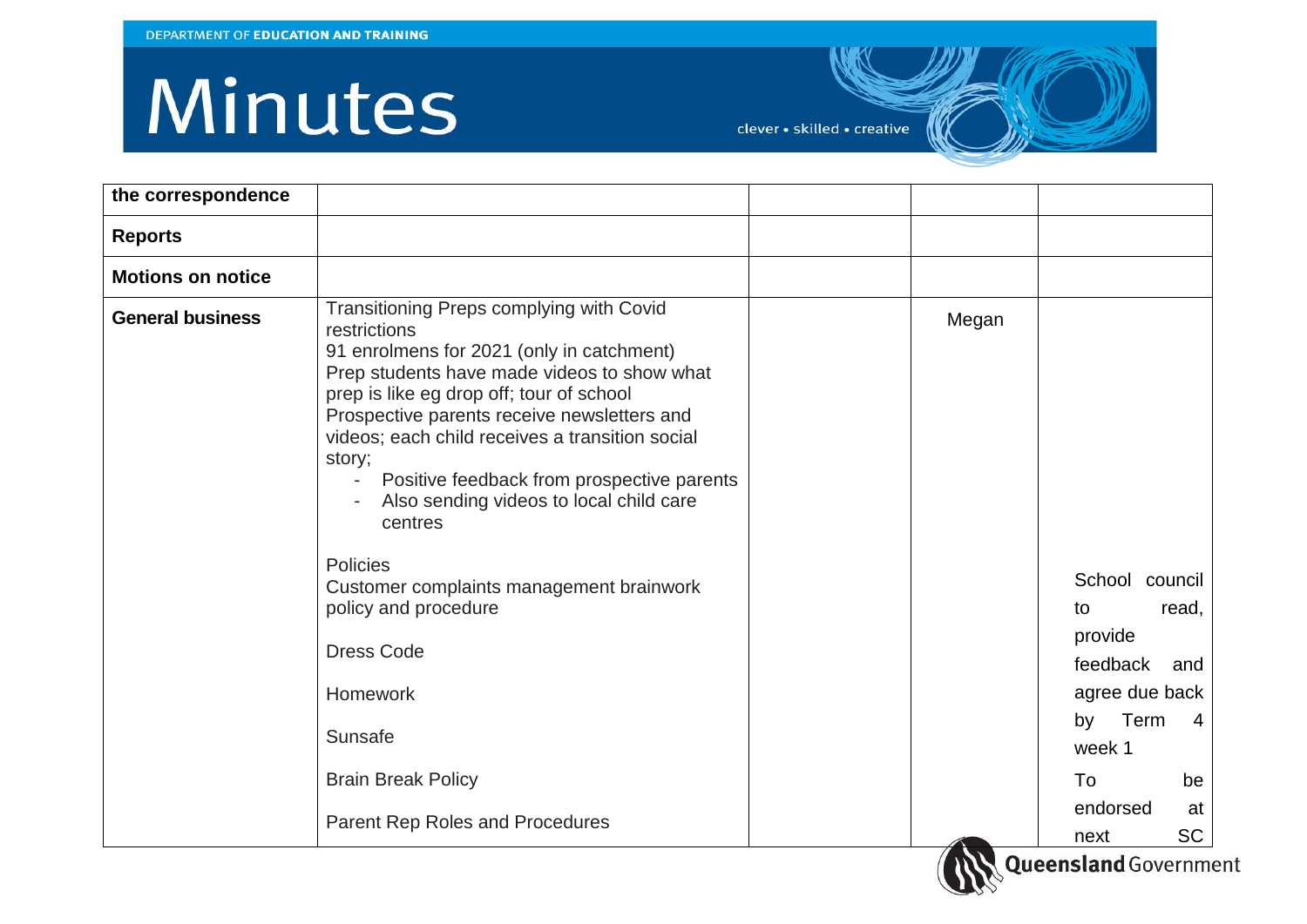| <b>Music Handbook</b><br><b>Parent Handbook</b>                                                                                                              |              | 3 <sup>rd</sup><br>meeting<br>November<br>2020 |
|--------------------------------------------------------------------------------------------------------------------------------------------------------------|--------------|------------------------------------------------|
| <b>Staff Induction Handbook</b>                                                                                                                              |              | How to inform                                  |
| ILC (Inclusive Learning Centre) Policy                                                                                                                       |              | parents $-$ put                                |
| <b>Planning and Curriculum</b>                                                                                                                               |              | policies<br>on<br>website<br>once              |
| Assessment, Data and Reporting Schedule                                                                                                                      |              | they<br>are<br>approved                        |
| Discussed update of Annual Implementation<br>Plans:<br>Wellbeing<br>Australian Curriculum (ACJ/ACE)<br><b>Quality Teaching</b><br><b>Teaching of Reading</b> | <b>Vicki</b> |                                                |
| Achievement and Behaviour Data<br>Improvements shown overall<br>Attendence 94%                                                                               | <b>Vicki</b> |                                                |
| School data profile – not out yet                                                                                                                            |              |                                                |
| <b>Budget</b><br>\$527,000 (before wages come out)<br>Tracking ok                                                                                            |              |                                                |